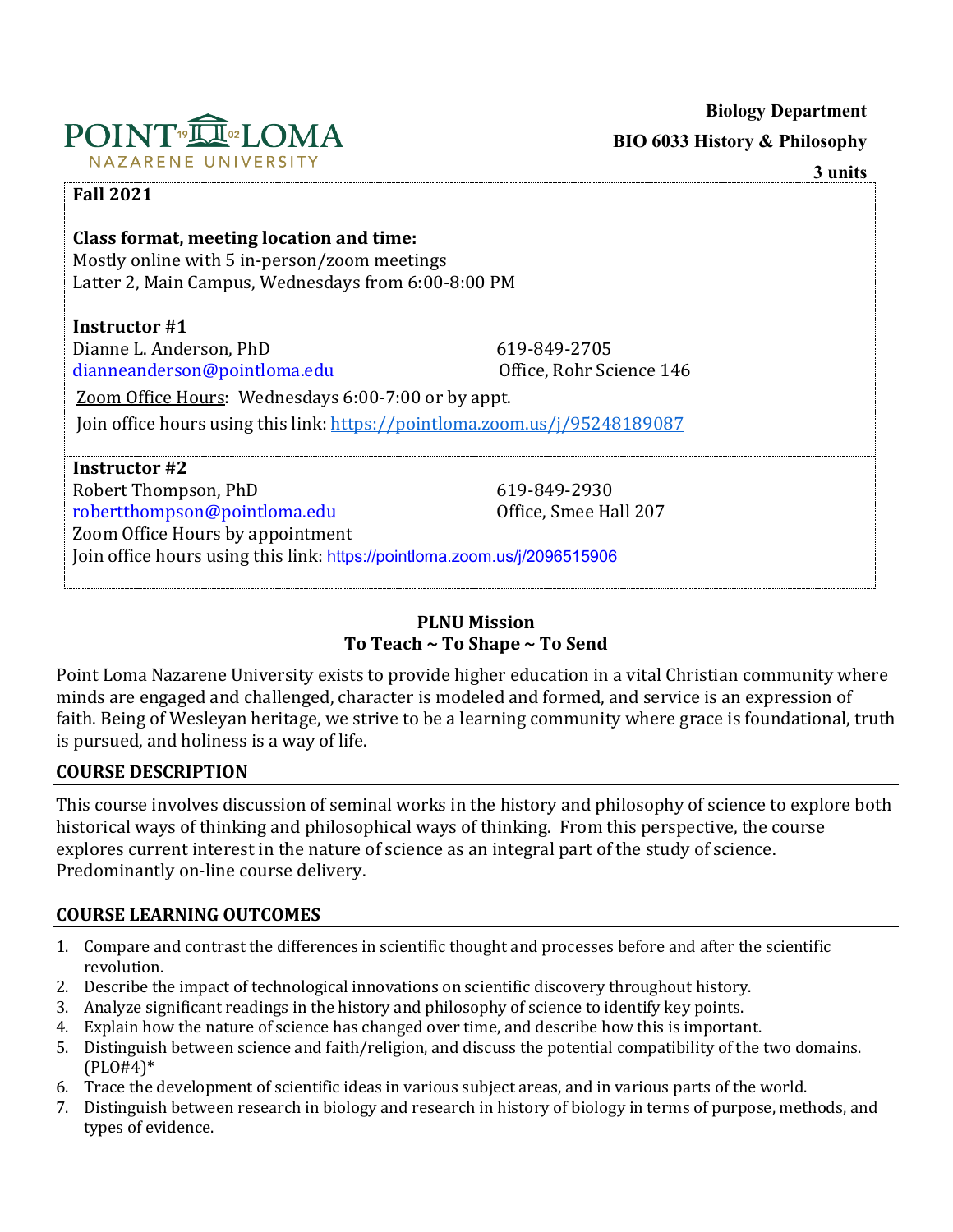*\*PLO#4 is assessed in this course using the following Signature assignment:* 

- *a. In a 200-300 word essay, distinguish between* the types of questions science can answer and the types of questions faith/religion can answer.
- b. *In a 200-300 word essay, discuss the potential compatibility of these two domains within the context of explanations for the diversity of life on earth.*

You will have several opportunities during this course to think about and to discuss the relationship between science and faith, as well as how this relationship impacts your everyday life, work, and relationships. Students in the class come from a variety of faith backgrounds and experiences, so we will spend time discussing why and how these issues are important in a respectful and hospitable manner. There is so much that we can learn from each other. Our hope and prayer is that as you explore these ideas, you might closely examine and reflect on your own beliefs and practices.

### **Course credit hour information**

It is expected that the completion of the reading, participation in discussions (online and in person), and writing required for this course will take approximately 150 hours (or approximately 10 hours per week), therefore, this class meets the PLNU credit hour policy for a 3-unit class.

| Weeks                           | Each week's expectations             | <b>Total Hours</b>         |
|---------------------------------|--------------------------------------|----------------------------|
| Weeks 1-4, 6-7, 8-10, and 12-13 | 6 hours reading, 2 hours DB or class | 10 hrs. x 11 weeks = $110$ |
|                                 | discussion, 2 hours written          |                            |
|                                 | assignment                           |                            |
| Weeks 5 and 11                  | 8 hours preparing presentation, 2    | 10 hrs. $x$ 2 weeks = 20   |
|                                 | hours in class                       |                            |
| Final project (week 14)         | 10 hours written and presentation of | 10 hours                   |
|                                 | final project                        |                            |
| Final assignment & exam (week   | 6 hours reading, 2 hours DB or class | 10 hours                   |
| 15)                             | discussion, 2 hours written          |                            |
|                                 | assignment                           |                            |

### **Course readings**

The readings for the course will come in three forms: books you purchase, readings available on Canvas, and readings that will be accessed through other websites.

Books to purchase for the course:

- Kuhn, Thomas, *The Structure of Scientific Revolutions*, 1962 (any edition is fine)
- DeWitt, Richard, *Worldviews: An Introduction to the History and Philosophy of Science*, 3rd Edition, 2018, John Wiley & Sons. ISBN 978-1119118893
- M.L. Gabriel & S. Fogel (Eds.), *Great Experiments in Biology*. 1955. Englewood Cliffs, New Jersey: Prentice-Hall, Inc. No ISBN, out of print but used copies are available for under \$20. If you can't find one for a reasonable price, I have copies that students can borrow.

### **Course Requirements and Grading**

*Readings:* You are expected to read the required texts in accordance with the course schedule, as well as every post on the Discussion Board (DB) during the week for which that DB is assigned.

*Homework and discussion board assignments*: Given that we meet together infrequently, this is primarily an online learning community. As such, an ongoing, engaged conversation in the discussion board area is critical to the success of our time together. You will receive up to 10 points each week for DB (or for participation in in-person discussion if applicable). You are allowed one week of non-participation for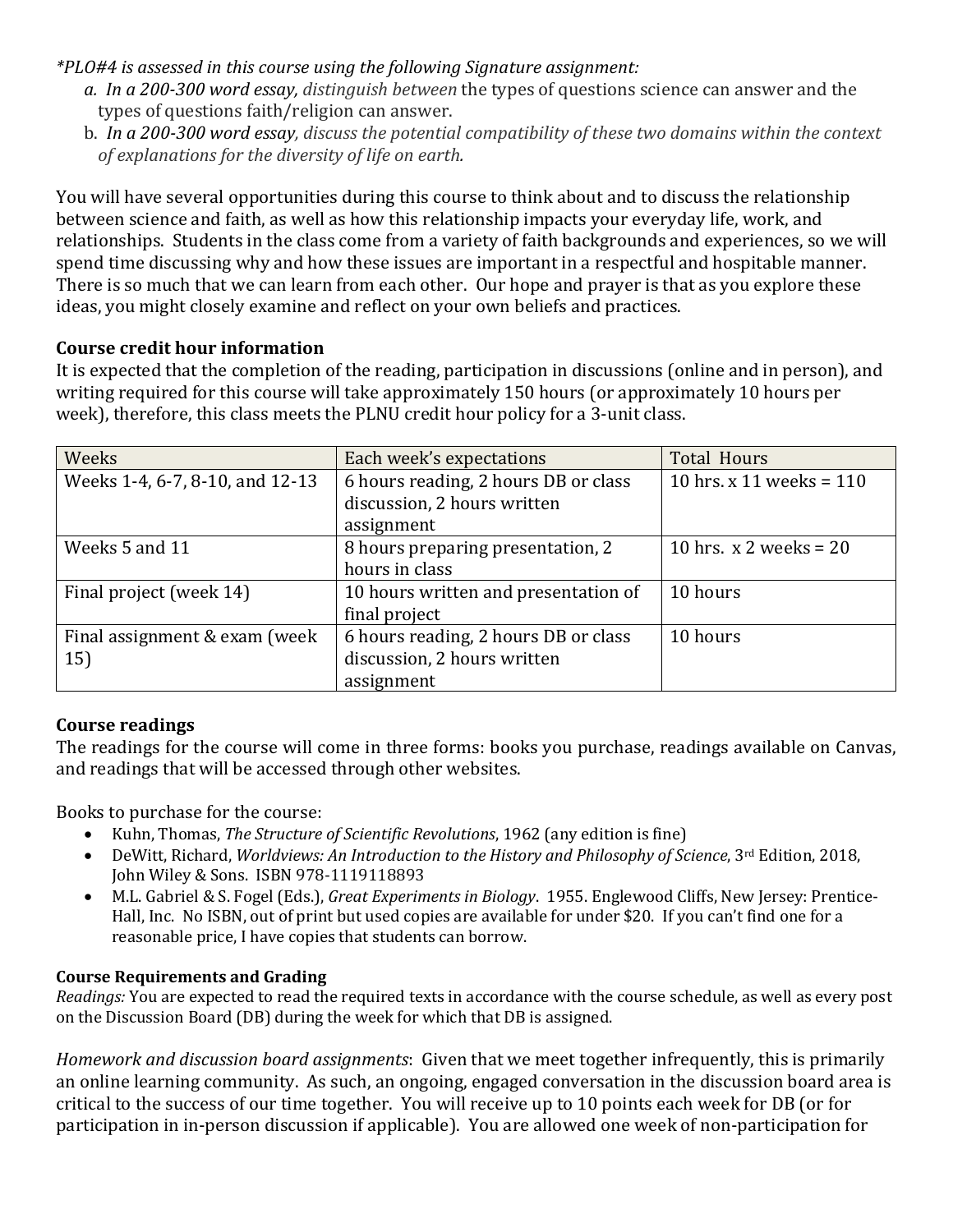illness/family issues, etc. However, every effort must be made to attend the five in-person meetings since there are so few of them.

Each discussion board post to the original DB prompt(s) should be a minimum of 150 words in length and should providence evidence of (1) comprehension of some relevant portion of the reading material and (2) critical engagement with the material. Most weeks, you will not be able to see other students' posts until you respond to the original prompt. Depending on the week, sometimes there will be specific discussion board prompts, and sometimes you will be encouraged to take the reflection into any relevant area that you find interesting.

In addition, you are expected to post responses to at least three other students' reflections on the reading every week. Each response should show comprehension of the reading material, and should engage the other student's reflection in a thoughtful and substantive manner. Discussion may continue past the due date if sufficient interest is ongoing. The minimum requirement is three responses per week.

*Summative assessments for the course:* Pairs of students will prepare and present two 10-minute presentations that trace the development of scientific thought on two different topics. The first presentation will be on a topic relevant to the History of Medicine, and the second will be on the historical development of thought in one area of biology or chemistry. Details about these presentations are available within the appropriate module. Each presentation is worth 50 points.

Near the end of the course, students will be expected to complete a final project that encompasses and draws on much of the material in the course. There are four options for the final; these choices are described in the Final Project module. Students are expected to provide a citation page with full bibliographic information for their sources as well as appropriate in-text citations within the body of the paper. Essays without appropriate grammar, structure, formatting, and citation, will receive a lowered grade. This assignment serves as the final exam for the course.

*Grading:* Written assignments<br>Discussion Board posts/Class discussions 10 points/week x 12 weeks = 120 points Discussion Board posts/Class discussions<br>Presentations 50 points each  $x$  2 = 100 points 50 points Final project/exam 50 points 50 points 50 points 50 points 50 points 50 points 50 points 50 points 50 points for  $\alpha$ **Total for course** 

Letter grades will be assigned as follows: A- (90-91), A (92-100) B- (80-81), B (82-87), B+ (88-89) C- (70-71), C (72-77), C+ (78-79) D- (60-61), D (62-67), D+ (68-69) F Below 60

*Note: There is often an assumption that something is wrong when a student receives less than a perfect score for an assignment. A perfect score is quite unusual, especially on large assignments, and means that there were no errors, and no suggestions for improvement could even be made. This is rarely the case.*

### *Incompletes and Late Assignments*

Assignments submitted within 24-hours of the due date will earn up to half credit. Assignments submitted later than 24 hours may not earn credit.With respect to final project and the presentations, we will deal with extreme circumstances beyond the control of the student(s) on a case-by-case basis. In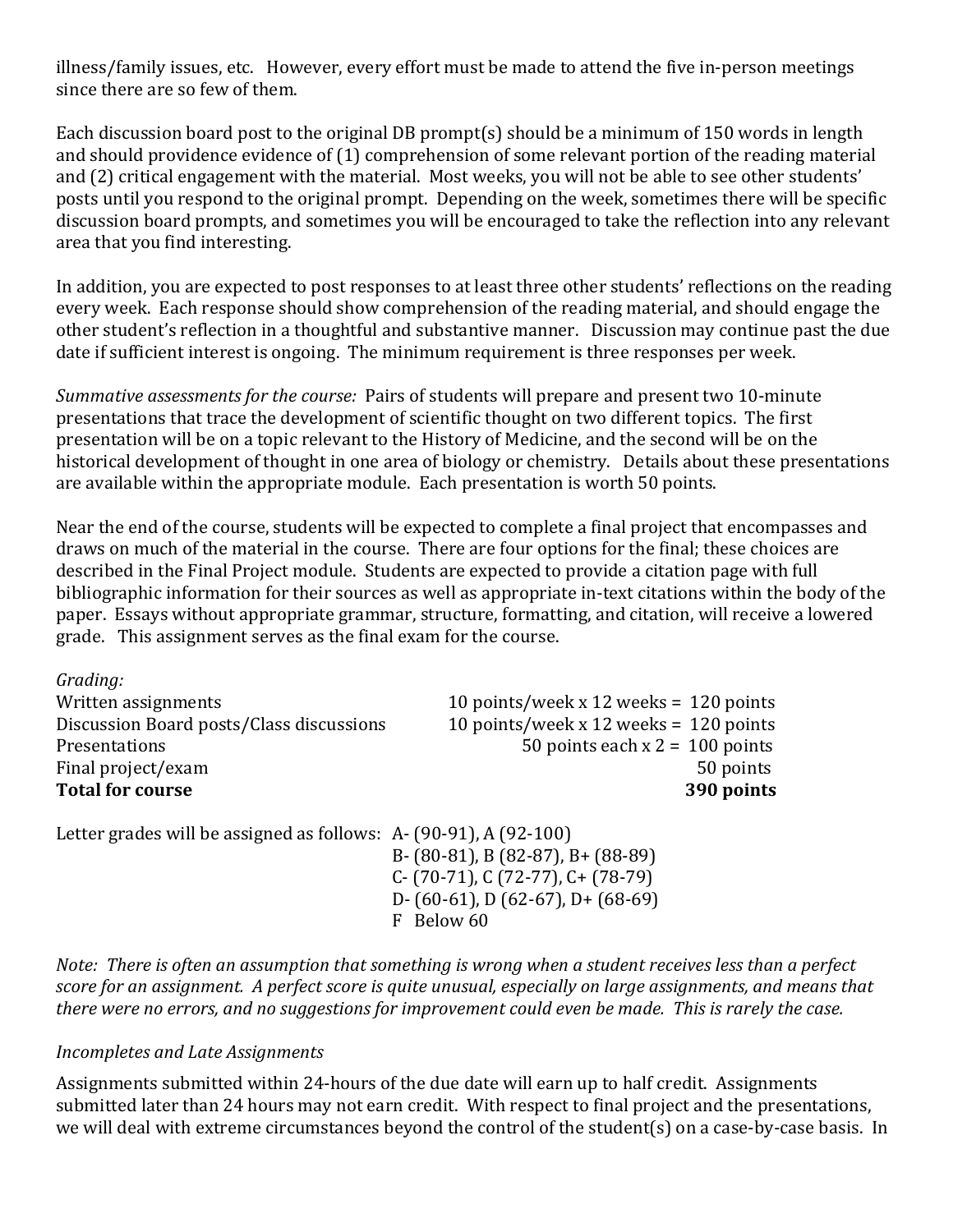such cases, and depending on the circumstances, there may be a significant reduction in grade. Incomplete grades will only be assigned under extremely unusual circumstances.

#### **Inclusive language policy**

The use of inclusive language is now prevalent, even expected, throughout most sectors of our society (e.g., academia, government, business, religious organizations). Further, inclusive language is very often a more accurate and fair representation of the intended meaning of a person's communicative content. As such, everyone is expected to make use of inclusive language in all written work. The avoidance of such use in a given project will result in a lowering of the grade for that project. In addition, everyone is expected to make use of inclusive language during classroom discussions.

#### **Discrimination/harassment policy**

Discrimination or harassment related to race, gender, ethnicity, sexual identity or orientation, differences in ability, religious choice, or any other type of behavior that dehumanizes human beings or dismisses difference, is not conducive to a good learning environment and is harmful to human vitality and healthy community. These behaviors will not be tolerated. We encourage all students to be open to any honest, respectful, and tactful discussion of issues that might arise in the context of our learning.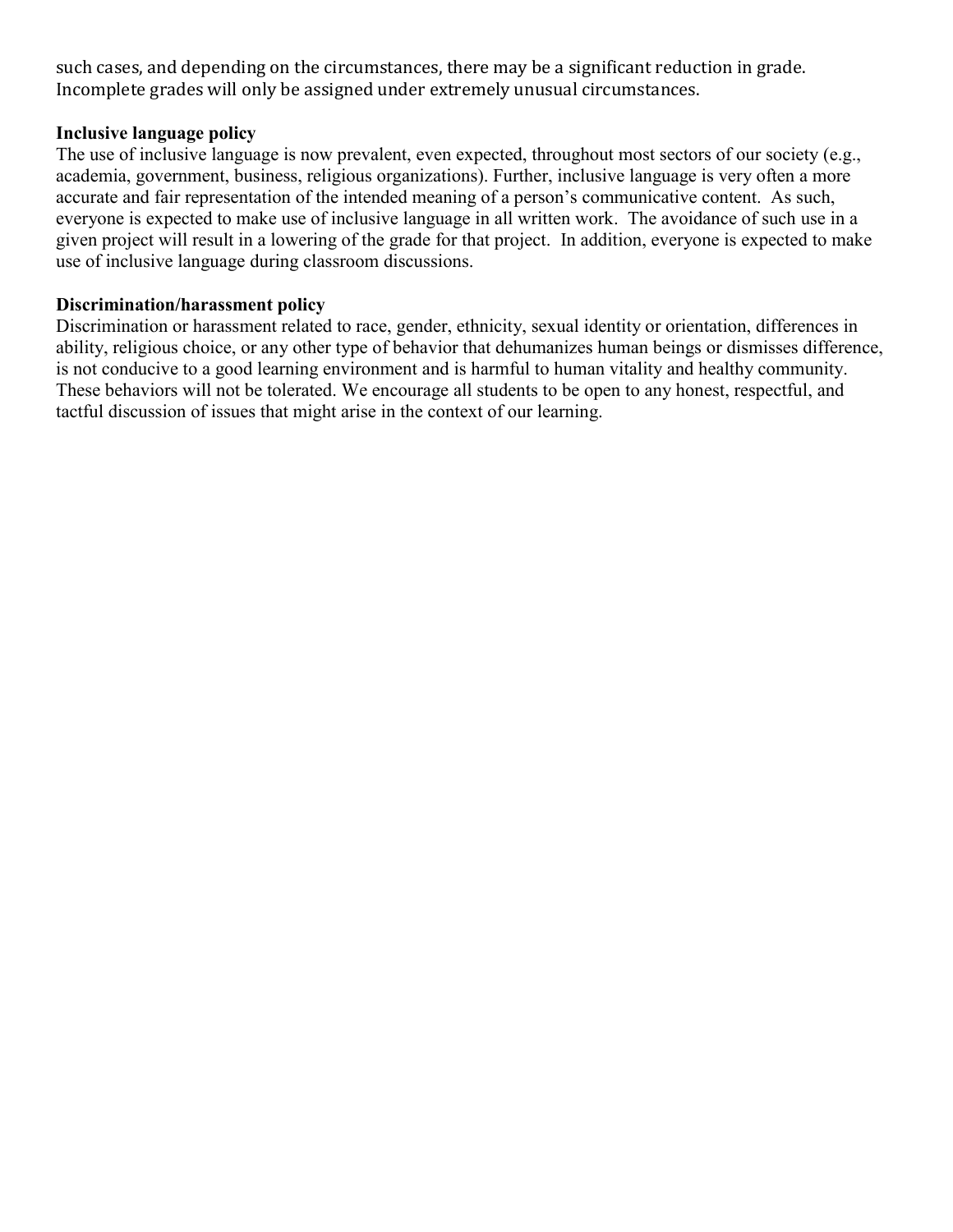# **Course schedule Fall 2021**

### All details regarding readings and assignments can be found in the Canvas modules for each week.

Since the in-person meetings are all on Wednesdays and will be spent discussing the readings/assignments completed in the previous week, this will be our typical weekly schedule:<br>1. Thursdays are the start of the week – begin new assignments

- 1. Thursdays are the start of the week begin new assignments<br>2. First DB (if assigned) posts will be due by midnight on Sunday
- 2. First DB (if assigned) posts will be due by midnight on Sundays.<br>3. Written assignments and second DB posts (if assigned) will norr
- Written assignments and second DB posts (if assigned) will normally be due by midnight on Tuesdays
- 4. In-person discussions will be held Wednesdays (5 times during the semester)

Weeks with no in-person meeting will have discussion board assignments twice during the week

| <b>Week</b>    | Date of              | <b>Topics</b>                                                                                                        |  |
|----------------|----------------------|----------------------------------------------------------------------------------------------------------------------|--|
|                | in-person            |                                                                                                                      |  |
|                | meetings             |                                                                                                                      |  |
|                | <b>(Wednesdays</b>   |                                                                                                                      |  |
|                | $6:00-8:00PM$        |                                                                                                                      |  |
| 1 - Sept. 1    |                      | Introduction to course, Philosophy of Science, and ancient scientific                                                |  |
|                |                      | contributions from around the world                                                                                  |  |
| $2 - Sept.8$   | In-person<br>session | <b>Philosophy of Science: Aristotle to Kepler</b>                                                                    |  |
|                |                      | The difference between faith/religion and science<br>Panel discussion: theologian, philosopher, historian, scientist |  |
| $3 - Sept.15$  |                      | Philosophy of Science: Galileo to Newton                                                                             |  |
| $4 - Sept. 22$ |                      | <b>History of Medicine</b>                                                                                           |  |
|                |                      |                                                                                                                      |  |
| 5 - Sept. 29   | In-person            | <b>History of Medicine presentations</b>                                                                             |  |
|                | session              | <b>Class Discussion</b>                                                                                              |  |
| $6 - Oct. 6$   |                      | The very large and the very small                                                                                    |  |
| $7 - Oct. 13$  |                      | History of Biology: Photosynthesis                                                                                   |  |
| $8 - Oct. 20$  | In-person            | <b>History of Biology: Genetics and Evolution</b>                                                                    |  |
|                | <b>Session</b>       | <b>Examination of OLD books</b>                                                                                      |  |
| $9 - Oct. 27$  |                      | <b>History of Biology: Darwin</b>                                                                                    |  |
| $10 - Nov.3$   |                      | History of Biology: Molecular Biology                                                                                |  |
| $11 - Nov. 10$ | In-person            | <b>History of Biology presentations</b>                                                                              |  |
|                | session              | <b>Class Discussion</b>                                                                                              |  |
| 12 - Nov. 17   |                      | Philosophy of Science: Popper and Kuhn                                                                               |  |
| Thanksgiving   |                      | Small reading assignment only                                                                                        |  |
| week           |                      |                                                                                                                      |  |
| $13 - Dec.1$   |                      | Philosophy of Science: The Structure of Scientific Revolutions                                                       |  |
| 14 - Dec. 8    | In-person<br>session | <b>Discussion of Final project</b>                                                                                   |  |
| 15 - Dec. 15   |                      | History of Biology research                                                                                          |  |
|                |                      | Signature assignment for PLO #4                                                                                      |  |

### **GENERAL PLNU POLICIES**

### **PLNU SPIRITUAL CARE**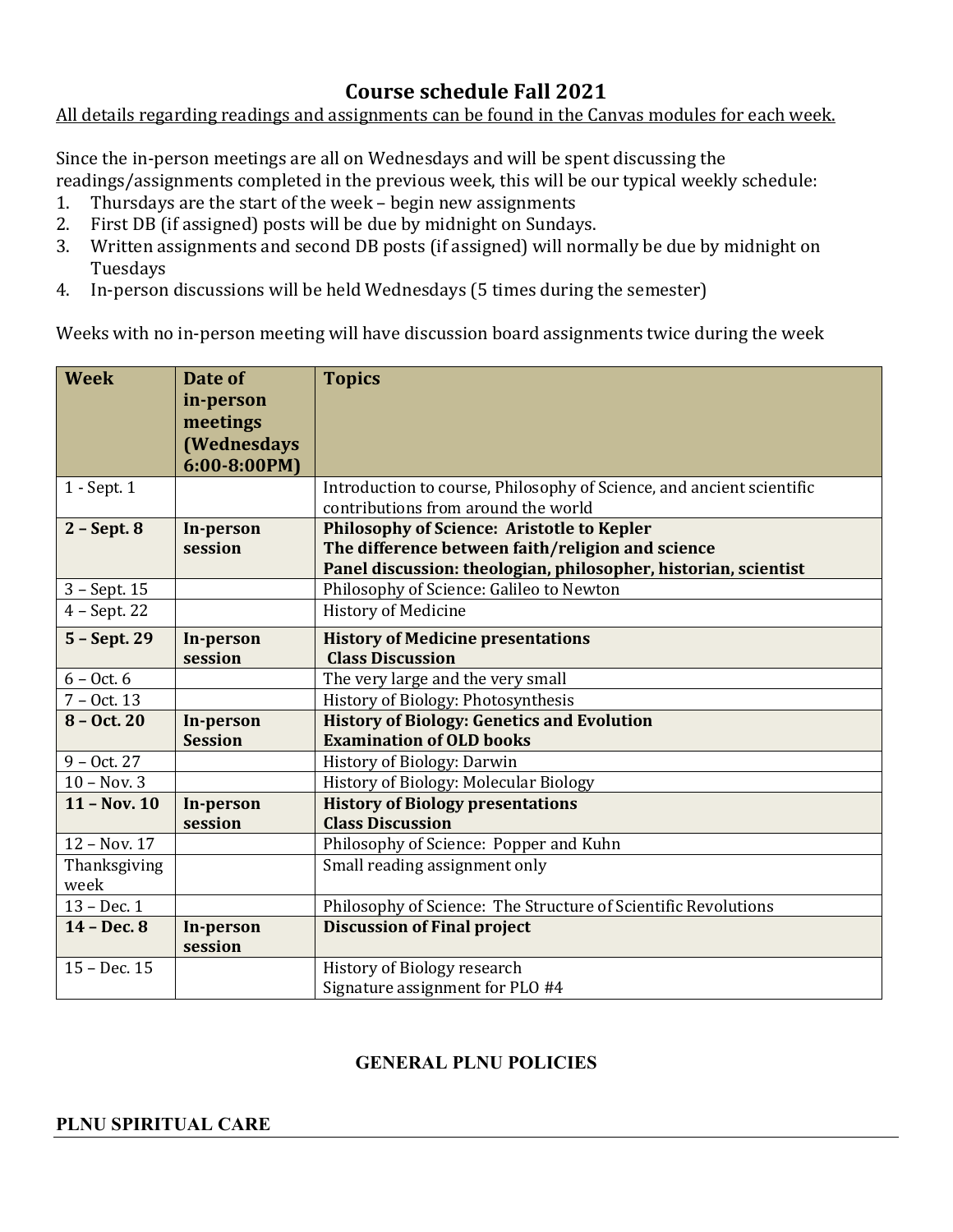PLNU strives to be a place where you grow as a whole person. To this end, we provide resources for our Graduate students to encounter God and grow in their Christian faith. We have an onsite chaplain, Rev. Gordon Wong, at the Mission Valley (MV) campus to service Graduate students at the Mission Valley, Balboa Campuses, and main PLNU campuses. Rev. Gordon Wong is available during class break times across the week. If you have questions for, desire to meet or share a prayer request with Rev. Wong you can contact him directly at [mvchaplain@pointloma.edu](mailto:mvchaplain@pointloma.edu) or [gordonwong@pointloma.edu.](mailto:gordonwong@pointloma.edu) Rev. Wong's cell number is 808-429-1129 if you need a more immediate response.

## **PLNU COPYRIGHT POLICY**

Point Loma Nazarene University, as a non-profit educational institution, is entitled by law to use materials protected by the US Copyright Act for classroom education. Any use of those materials outside the class may violate the law.

## **PLNU ACADEMIC HONESTY POLICY**

Students should demonstrate academic honesty by doing original work and by giving appropriate credit to the ideas of others. Academic dishonesty is the act of presenting information, ideas, and/or concepts as one's own when in reality they are the results of another person's creativity and effort. A faculty member who believes a situation involving academic dishonesty has been detected may assign a failing grade for that assignment or examination, or, depending on the seriousness of the offense, for the course. Faculty should follow and students may appeal using the procedure in the university Catalog. See the [Academic Honesty Policy](https://catalog.pointloma.edu/content.php?catoid=54&navoid=3048#Academic_Honesty) in the Graduate and Professional Studies Catalog for definitions of kinds of academic dishonesty and for further policy information.

### **PLNU ACADEMIC ACCOMMODATIONS POLICY**

PLNU is committed to providing equal opportunity for participation in all its programs, services, and activities. Students with disabilities may request course-related accommodations by contacting the Educational Access Center (EAC), located in the Bond Academic Center [\(EAC@pointloma.edu](mailto:EAC@pointloma.edu) or 619-849-2486). Once a student's eligibility for an accommodation has been determined, the EAC will issue an academic accommodation plan ("AP") to all faculty who teach courses in which the student is enrolled each semester.

PLNU highly recommends that students speak with their professors during the first two weeks of each semester/term about the implementation of their AP in that particular course and/or if they do not wish to utilize some or all of the elements of their AP in that course.

Students who need accommodations for a disability should contact the EAC as early as possible (i.e., ideally before the beginning of the semester) to assure appropriate accommodations can be provided. It is the student's responsibility to make the first contact with the EAC.

## **PLNU ATTENDANCE AND PARTICIPATION POLICY**

Regular and punctual attendance at all **synchronous** class sessions is considered essential to optimum academic achievement. If the student is absent for more than 10 percent of class sessions (virtual or face-to-face), the faculty member will issue a written warning of de-enrollment. If the absences exceed 20 percent, the student may be de-enrolled without notice until the university drop date or, after that date, receive the appropriate grade for their work and participation. In some courses, a portion of the credit hour content will be delivered **asynchronously** and attendance will be determined by submitting the assignments by the posted due dates. See [Academic Policies](https://catalog.pointloma.edu/content.php?catoid=54&navoid=3048#Academic_Honesty) in the Graduate and Professional Studies Catalog. If absences exceed these limits but are due to university-excused health issues, an exception will be granted.